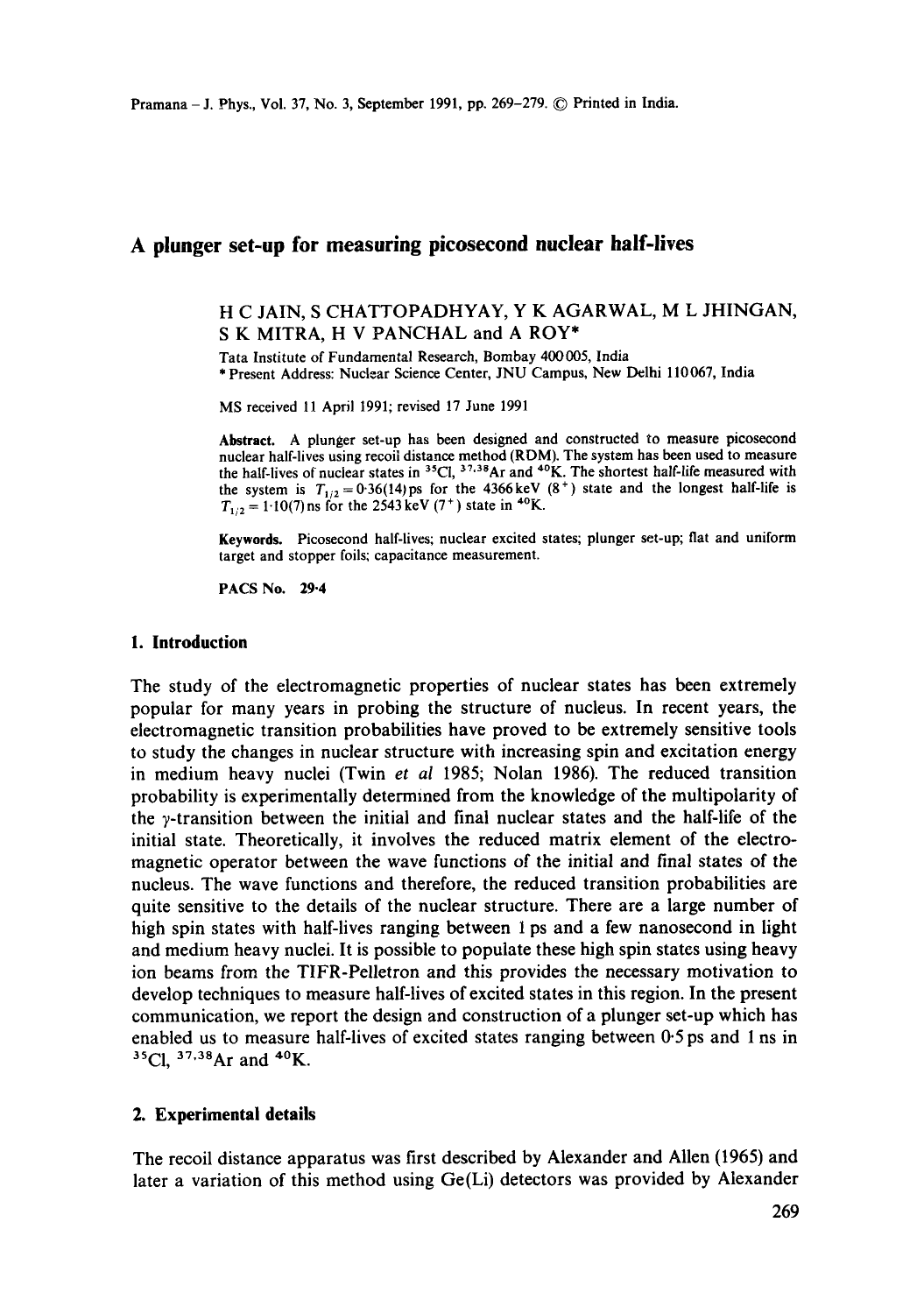and Bell (1970). In this method, the nuclear excited state of interest is produced by bombarding a thin, fiat and uniform target with a heavy ion beam. The highly excited reaction products are recoiled out of the target into vacuum until they are stopped in a thick, flat and uniform foil placed at a distance 'D' from the target foil. The  $\gamma$ -rays deexciting the nucleus are detected in a HPGe detector placed at  $0^{\circ}$  with respect to the beam direction. The  $\gamma$ -ray energy is Doppler shifted if it is emitted when the nucleus is in motion but unshifted energy is obtained if emitted after the recoiling ion comes to rest in the stopper foil. Thus, each  $\gamma$ -transition gives rise to two peaks in the HPGe detector: the narrow and unshifted peak corresponds to  $y$ -rays emitted from nuclei at rest and the broad and Doppler-shifted peak corresponds to  $\gamma$ -rays emitted from nuclei moving with an average velocity  $\bar{v}$  in vaccum. The average velocity  $(\beta = \bar{v}/c)$  of the recoiling ions is determined from the separation between the centroids of the shifted and unshifted  $\gamma$ -peaks through the second order Doppler shift equation

$$
E_{sh}(\theta) = E_{\gamma}(1 + \beta \cos \theta + \beta^2 \cos^2 \theta - 1/2\beta^2)
$$

 $E_{\gamma}$  and  $E_{sh}(\theta)$  are the unshifted and Doppler-shifted  $\gamma$ -ray energies, respectively and  $\theta$  is the angle of the HPGe detector with respect to the beam direction. The terms  $\overline{\cos \theta}$  and  $\overline{\cos^2 \theta}$  are evaluated over the solid angle of the HPGe detector. In the present experiment, the detector was placed at a distance  $L \sim 16$  cm from the target which corresponds to  $\cos \theta \sim 0.995$ .

The average travel time of the ions between the target and the stopper is obtained through an accurate measurement of the distance  $D$  between them. The mean life of the nuclear state is derived from the intensities of the shifted and stopped  $\gamma$ -peaks measured as functions of the separation  $D$  between the target and stopper foils i.e.

$$
R(D) = \frac{I_0}{I_0 + I_s} = K_1 \left( \exp\left( -\frac{D}{\bar{v}\tau} \right) \right) + K_2.
$$
 (1)

 $I_0$  and  $I_s$  denote the intensities of the stopped and shifted peaks, respectively,  $\tau$  is the mean life of the excited nuclear state.  $K_1$  and  $K_2$  are constants to be determined experimentally. The measured intensity of the stopped peak  $I<sub>s</sub>$  is multiplied by a factor  $(1 + \beta)$  to correct for the smaller detection efficiency of the shifted peak (higher energy) compared to the stopped peak. This assumes *1/E~* dependence of the detector efficiency. The motion of the recoiling nucleus also makes the effective solid angle for the shifted peak larger compared to the stopped peak. This effect is taken into account by multiplying I<sub>s</sub> with a factor  $(1 - \beta)/(1 + \beta)$ . The combined effect of the detector efficiency and Lorentz correction gives

$$
R(D) = I_0 / (I_0 + (1 - \beta)I_s). \tag{2}
$$

The energy straggling of the incident beam in the Ta backing, the kinematics of the nuclear reaction and the energy straggling of the recoiling ions in the target can give rise to a recoil velocity distribution of considerable width. The effect of this recoil velocity distribution on *R(D)* has been considered by Jones *et al* (1969).

It is apparent from the discussion above that it is desirable to have higher recoil velocity in order to measure shorter nuclear life times because a faster moving ion takes a shorter time to travel a given target to stopper distance. The lower limit on the measureable lifetime from a plunger system, however, depends on the minimum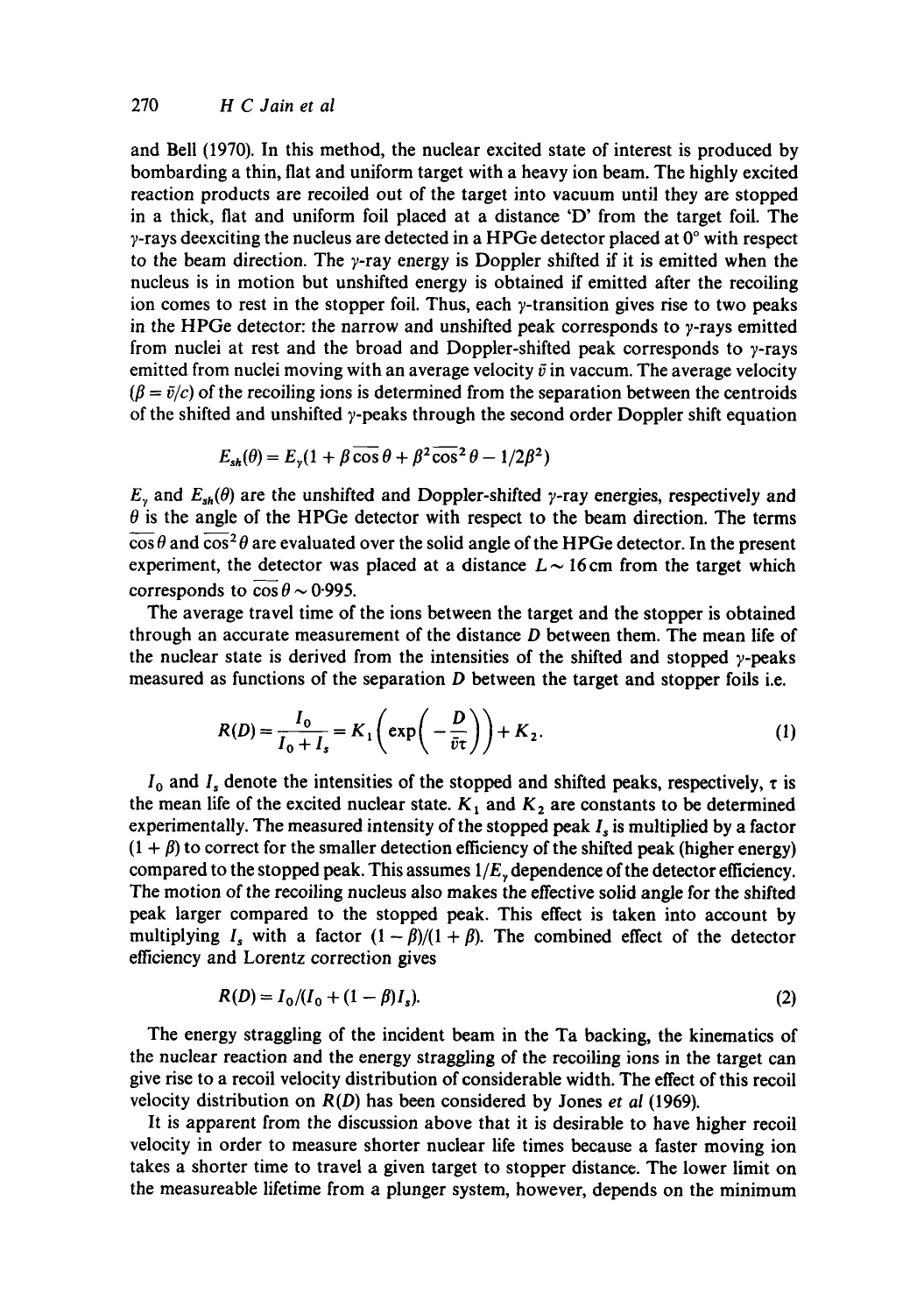

**Figure 1.**  The components and assembly of the target holder used for stretching of tantalum foils.

distance of approach between target and stopper, which further depends on the following two factors:

- 1) The flatness and uniformity of target and stopper foils.
- 2) The parallelism between the surfaces of the target and stopper foils.

The flatness and uniformity of the target and stopper foils is achieved through the double stretching technique first developed by Gallant (1970). A schematic procedure for stretching the foils is shown in figure 1. We have also used another method for stretching thin Ta foils used as backing for the target. This method is similar in concept but slightly different in details. A schematic diagram showing the details for obtaining a stretched target from this technique is presented in figure 2. A photograph of the stretched target and the stopper foils used in the present experiment is also shown in figure 3.

The target and the stopper assemblies prepared with the technique discussed above are fixed in two teflon holders which are screwed to two vertical stainless steel plates mounted inside a vacuum chamber (see figure 4). While the target foil plane was held fixed, the stopper foil plane could be oriented by adjusting the spring loaded screws used for mounting the teflon housing. Thus, the parallelism betweeh the target and stopper foils is achieved by suitably adjusting the three screws holding the stopper teflon housing.

In the present system, the stainless steel plate holding the target assembly is kept in a fixed position by screwing it to a fixed bottom plate, whereas the stainless steel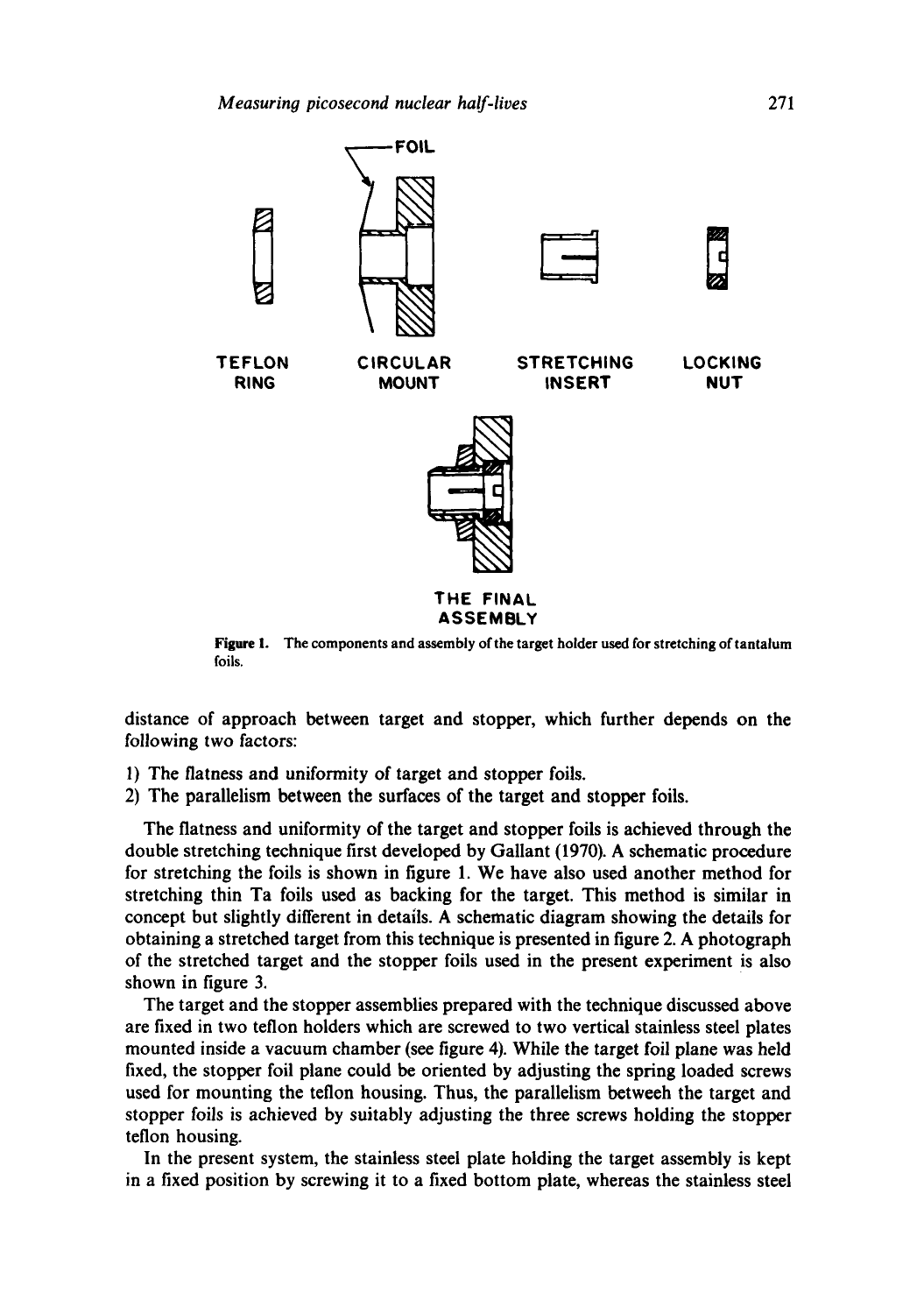

**Figure** 2. The target holder used for stretching thin (1 to 2 mg/cm' thickness) tantalum foils. The dimensions indicated are in mm.

plate holding the stopper assembly is screwed to a second plate which moves over the bottom plate with the help of a micrometer screw operated from outside the vaccum chamber. The ball bearings between the two plates make the motion smooth and a spring between them minimizes the backlash. The parallelism and the distance between the target and the stopper foils are monitored with the help of capacitance measurement technique described by Alexander and Bell (1970). The schematic diagram of this method is shown in figure 5. In this method, the inverse of capacitance  $(C_T^{-1})$  between target and stopper foils is plotted as a function of the micrometer reading. A typical plot of  $C_T^{-1}$  vs micrometer reading in mm (d) for the present system is shown in figure 6. It shows a linear behaviour from large separation  $\sim 100 \mu m$  to small distances where it suddenly deviates from linearity because the target and stopper foils touch each other at some point due to non-uniformity, slight deviation from parallelism or the presence of some fine dust particles. The extrapolation of this curve to zero value of  $C_T^{-1}$  gives the position of zero distance between the foils. Therefore, the distance of minimum approach between the foils is obtained from the zero distance position and the point of deviation from linearity in the  $C_T^{-1}$  vs d curve. Figure 6 shows that a minimum distance of  $8 \pm 1 \mu$ m could be obtained for the present system. In all our experiments, the distance was always monitored with the capacitance measurements.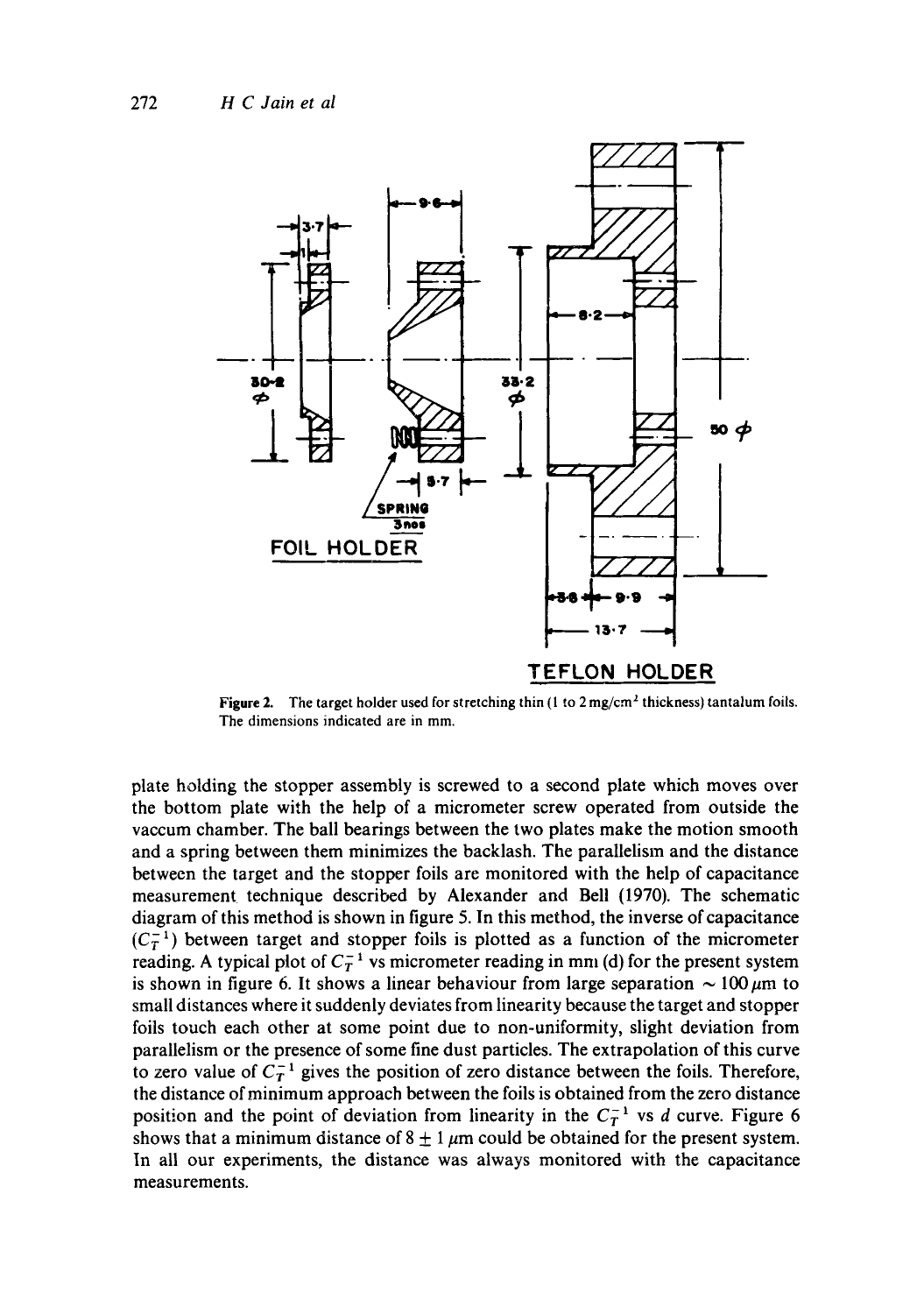

**Figure 3. The photograph of the stretched** target and stopper foils **used in the present**  experiment.

### **3. Measurements and results**

The plunger set-up discussed in §2 was used to measure the half-lives of excited states in nuclei with  $A \sim 40$ . The nuclear states of interest were populated through the reaction <sup>27</sup>Al  $(^{16}O;xn,yp, z\alpha)$  using 60 MeV <sup>16</sup>O beam obtained from the 14 UD-Pelletron at TIFR. Since the target was prepared by evaporating  $\sim 350 \,\mu$ g/cm<sup>2</sup> thick Al on a  $1.8 \text{ mg/cm}^2$  thick stretched Ta foil, the  $160$  beam lost nearly  $3.5 \text{ MeV}$ energy before being incident on the AI target. The stopper, as mentioned earlier, was a 6 mg/cm<sup>2</sup> thick stretched Ta foil and was sufficient to stop the recoiling ions produced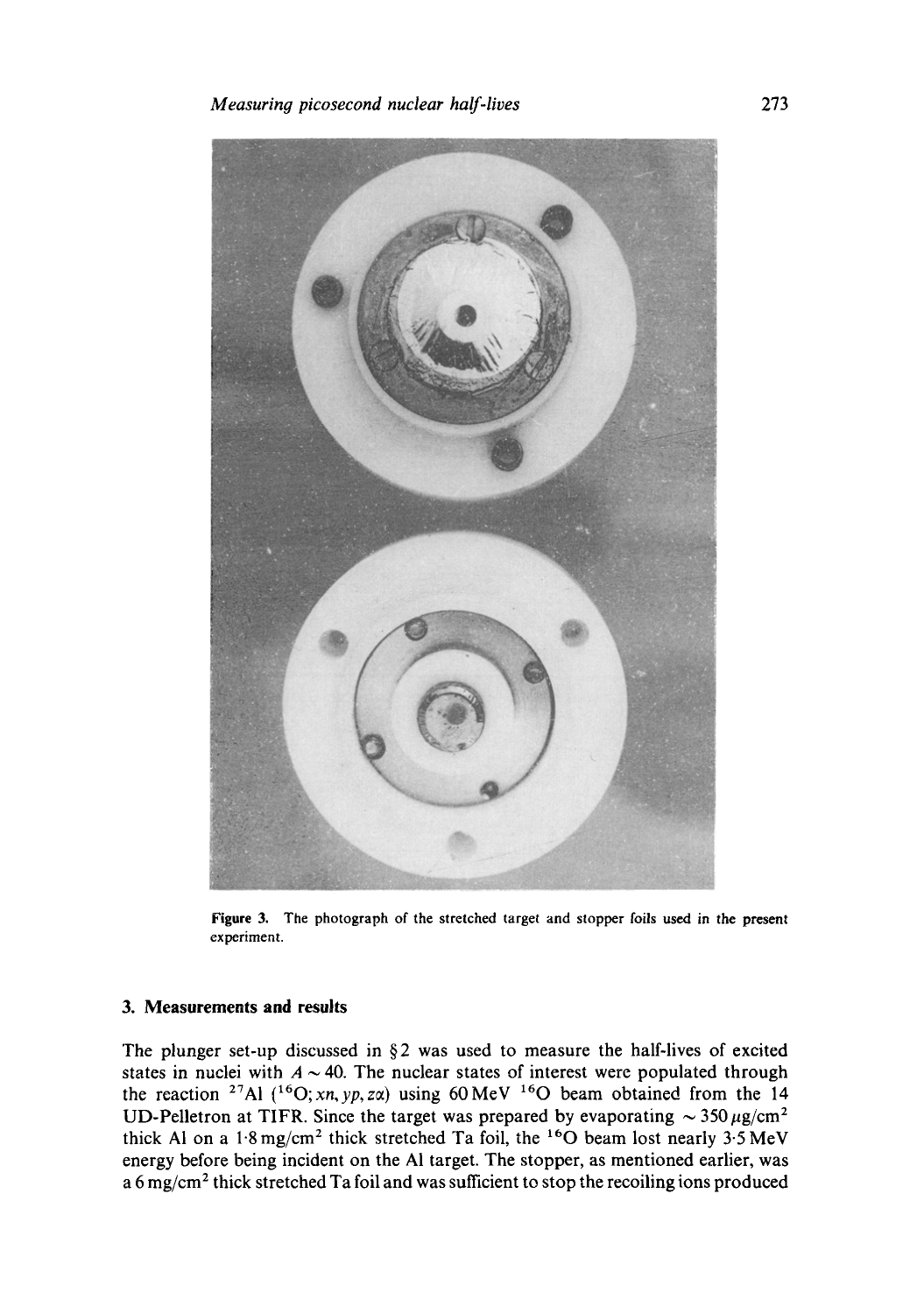

Figure 4. Schematic diagram of the plunger assembly inside the vacuum chamber.



Figure 5. Schematic diagram for the arrangement used for monitoring the target to stopper distance through the capacitance measurement technique.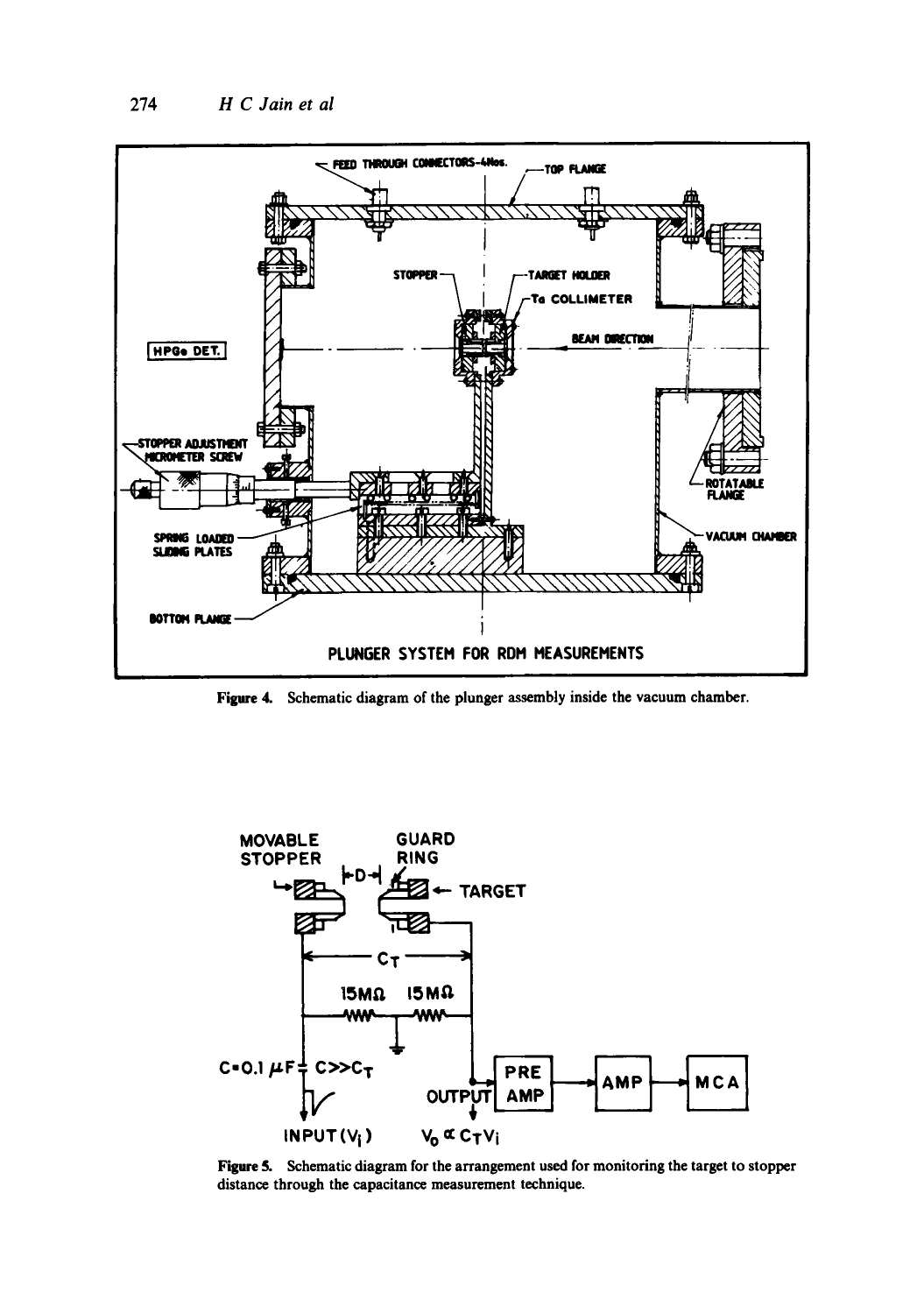

Figure 6. The inverse of capacitance  $(C_T^{-1})$  between the target and stopper foils measured as a function of the micrometer position (d).

in the reaction. The  $\gamma$ -rays were detected in a HPGe detector with 23% intrinsic efficiency and placed at  $0^{\circ}$  with respect to the beam direction. The half-lives measured in the present experiment are discussed below.

## 3.1 *Half-lives of excited states in 3TAr*

The half-lives of the 6473 keV (15/2<sup>+</sup>) and 6150 keV (13/2<sup>+</sup>) states in <sup>37</sup>Ar have been measured through the plunger technique in the present experiment. The 6473 keV (15/2<sup>+</sup>) state in <sup>37</sup>Ar deexcites through the emission of 323 keV y-ray. Figure 7 shows a typical partial  $\gamma$ -ray spectrum in the HPGe detector at  $0^\circ$ . It shows a  $\gamma$ -ray peak at 323 keV for a target to stopper distance  $D = 10 \mu m$  (bottom). The top part of the figure shows the same spectrum taken for a target to stopper distance  $D = 3160 \,\mu\text{m}$ . It is seen that the peak at 323 keV disappears completely for large target to stopper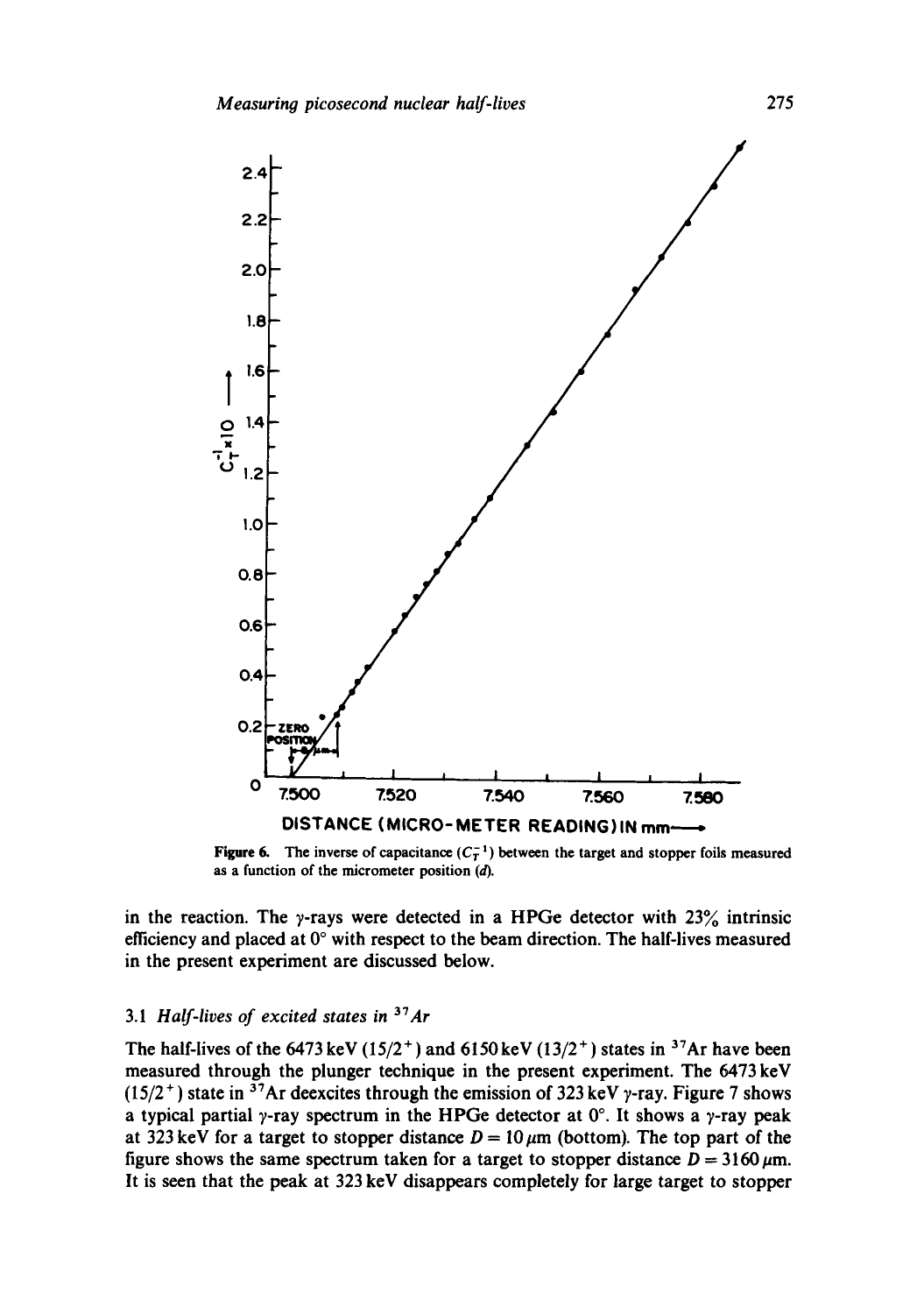

Figure 7. A partial y-ray spectrum showing 323 keV y-ray deexciting 6474 keV (15/2<sup>+</sup>) state in <sup>37</sup>Ar produced in <sup>27</sup>AI (<sup>16</sup>O, *apn*) reaction at  $E^{-16}$ O ~ 56.5 MeV. The spectrum at the bottom was obtained for a target to stopper distance  $D = 10 \mu m$  showing unshifted 323 keV  $\gamma$ -ray. The spectrum at top is for  $D = 3160 \,\mu\text{m}$  showing the fully shifted 323 keV  $\gamma$ -ray.

separation. Instead, a broad Doppler-shifted peak appears at an energy of 333 keV. An average recoil velocity  $\beta = 0.0291(3)$  was obtained from the observed separation between the centroids (obtained by peak-fitting program) of the shifted and unshifted  $\gamma$ -ray peaks. Figure 8 shows a plot of  $I_0/(I_0 + (1 - \beta)I_s)$  vs the target to stopper distance in microns for the 323 keV  $\gamma$ -ray. As mentioned in §2, the shifted peak intensity I<sub>s</sub> has been multiplied by the factor  $(1 - \beta)$  to account for the energy dependence of the detector efficiency and also for the effective solid angle for nuclei in motion. The shifted peak is broader relative to the stopped peak indicating a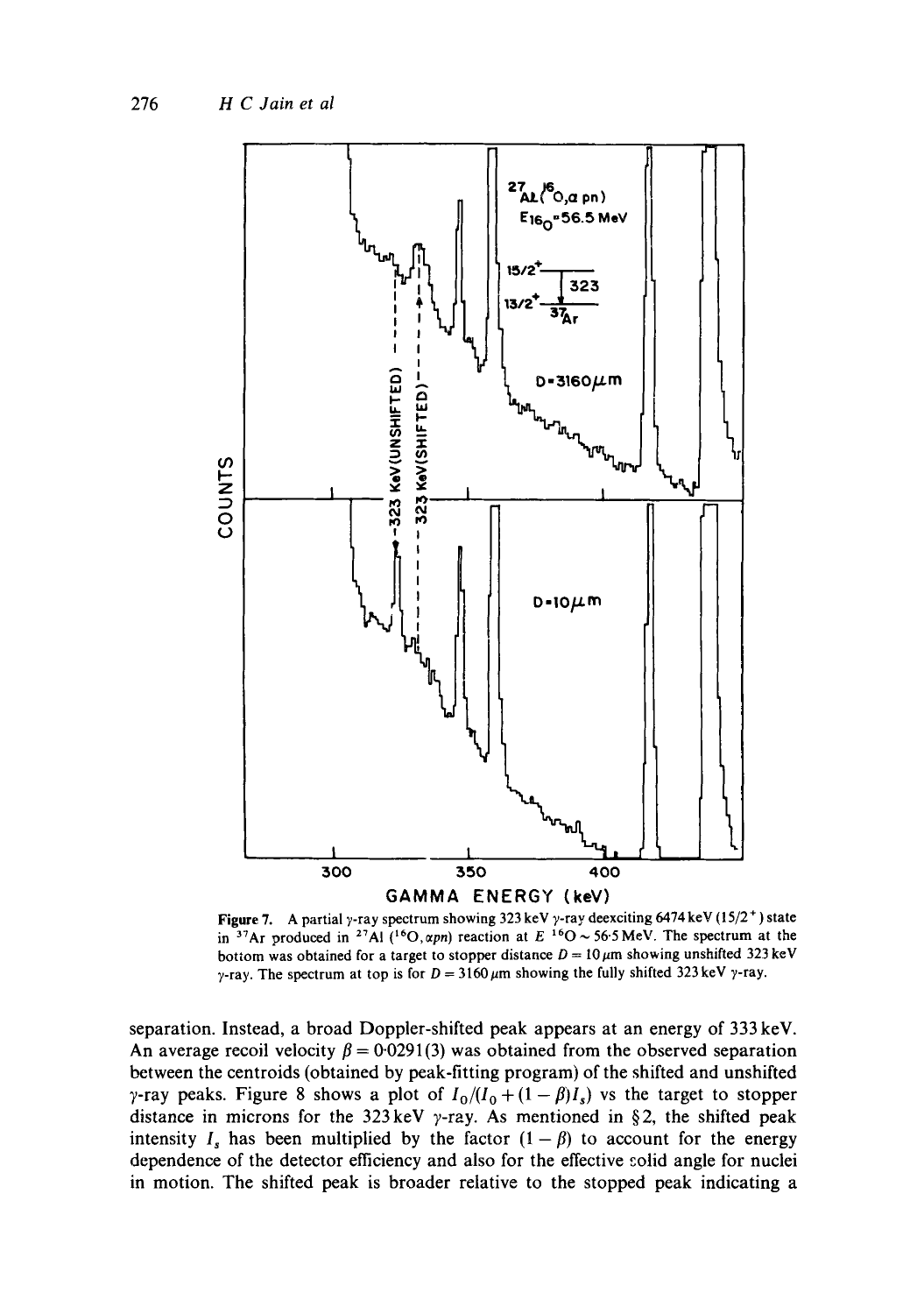

Figure 8. The plot of  $I_0/(I_0 + (1 - \beta)I_s)$  vs D for the 323 keV y-ray deexciting 6473 keV level in  $37\text{Ar}$ .

distribution in velocity. The effect of this distribution was estimated by using the procedure suggested by Jones *et al* (1969). This assumes a velocity distribution consisting of components of equal intensities with  $\bar{v}_{min} = (1 - \Delta)\bar{v}$  and  $\bar{v}_{max} = (1 + \Delta)\bar{v}$ . The value of  $\Delta$  is estimated to be  $\sim 0.15$  from the shifted peaks in the present experiment. This gives rise to a correction  $\leq 1$  per cent in the calculated values of  $R(D)$  for  $D/\bar{v}\tau$  ranging between 0 and 1.5. The least square fit to the experimental data gave a half-life  $T_{1/2} = 6.1(6)$  ps for the 6473 keV (15/2<sup>+</sup>) state in <sup>37</sup>Ar. This half-life was found to be insensitive to the variation in the position of zero-distance by  $\pm 1 \mu m$ .

The lifetime of the lower excited state at 6150 keV was least square fitted using the three level formula with the two top levels having lifetimes  $\tau_1$  and  $\tau_2$  respectively. This gave a value of  $T_{1/2} = 2.1(10)$  ps for the 6150 keV (13/2<sup>+</sup>) level in good agreement with the value reported by Warburton *et al.* 

#### 3.2 *Half-lives of excited states in 3BAr*

The half-life of the 7609 keV  $(8^+)$  state in<sup>38</sup>Ar was measured by the plunger technique as  $T_{1/2} = 2.6(4)$  ps in agreement with the values 4.3 (22) ps reported by Kolata *et al* (1976). The half-lives of the 4585 keV  $(5^-)$  level and 4480 keV  $(4^-)$  levels were also measured by observing the Doppler shift of the 670 keV  $\gamma$ -ray deexciting the 4480 keV level. The measured Doppler shift gave a value of  $\beta = 0.0356(4)$  for the average recoil velocity of the <sup>38</sup>Ar ions. Figure 9 shows the plot of  $I_0/(I_0 + (1 - \beta)I_s)$  vs the target to stopper distance for the 670 keV  $\gamma$ -ray. The data clearly shows two slopes. The least square fit to the data gave the long-lived component  $T_{1/2} = 136(4)$  ps for the half-life of the 4585 keV(5<sup>-</sup>) level and the short-lived component gave  $T_{1/2} = 0.93(20)$ ps for the half-life of the 4480 keV level. These are in good agreement with the values reported by Kolata *et al* (1976) and Van Driel *et al* (1974).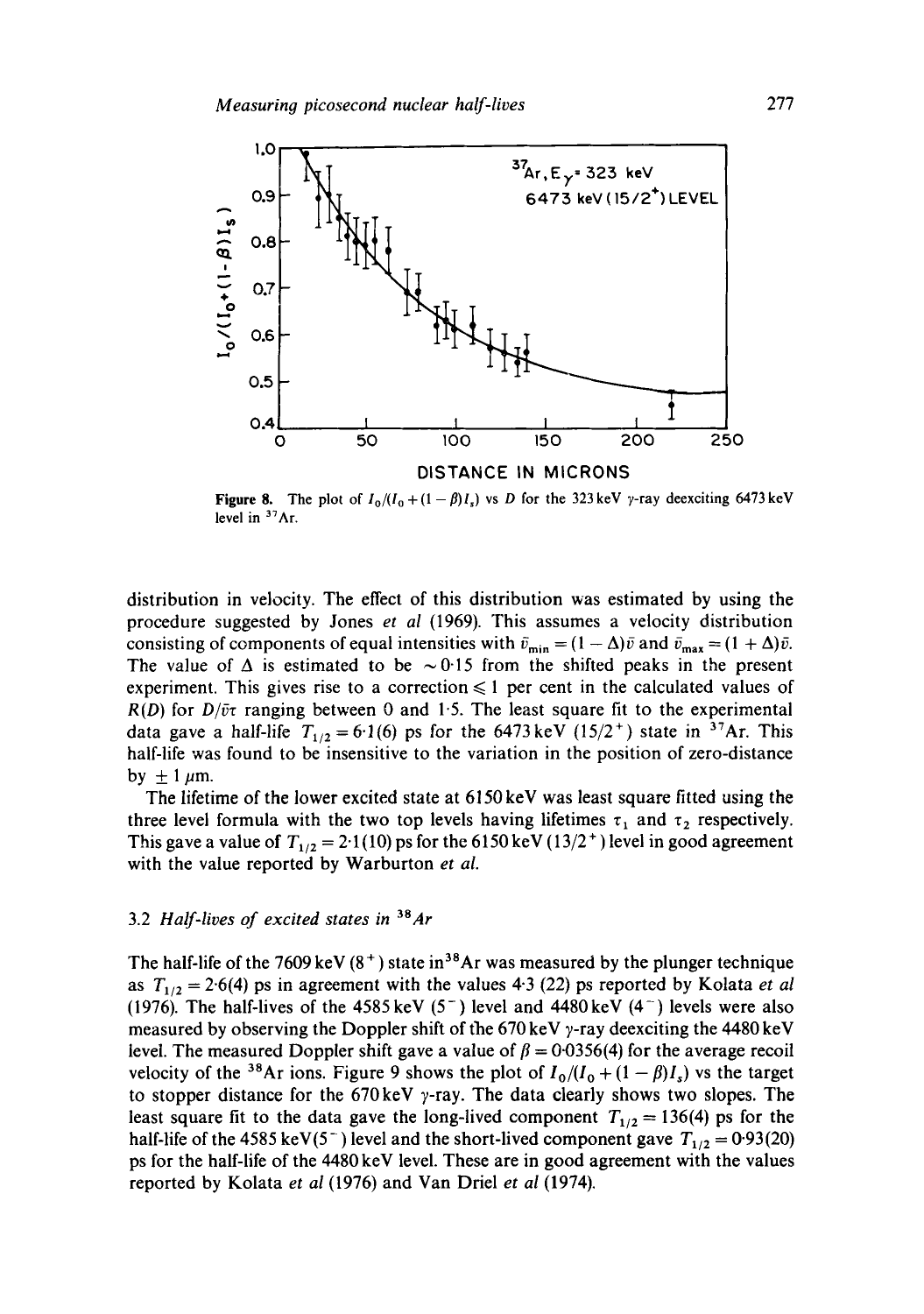

Figure 9. The plot of  $I_0/(I_0 + (1 - \beta)I_s)$  vs D for the 670 keV y-ray deexciting the 4480 keV level in <sup>38</sup>Ar. The measurement gave a value of  $T_{1/2} = 136(4)$  ps for the 4585 keV level and  $T_{1/2} = 0.93(20)$  ps for the 4480 keV level in <sup>38</sup>Ar.

### 3.3 *The half-lives of excited states in 4°K*

The observed Doppler shift for the 892 keV y-ray deexciting the 892 keV (5<sup>-</sup>) state gave a value of the recoil velocity  $\beta = 0.0292(3)$  for the <sup>40</sup>K nucleus. The least square fit to the plunger data for the 892 keV y-ray gave a value of  $T_{1/2} = 2.3(10)$  ps for the 892 keV (5<sup>-</sup>) level and  $T_{1/2} = 1.10(7)$  ns for the 2543 keV (7<sup>+</sup>) level in <sup>40</sup>K. The half-life of the 4366 keV  $(8^+)$  in <sup>40</sup>K has also been measured in the present experiment. The value of  $T_{1/2} = 0.36(14)$  ps is consistent with the upper limit of 1.0 ps suggested by Eggenhuisen *et al* (1977). This value can, however, have an additional error because the lifetime of the 4366 keV level is comparable to the stopping time of  $40K$  ions in the Ta stopper.

### 3.4 *Half-lives in 3SCl*

The Doppler shift measurements gave a value of  $\beta = 0.0294(3)$  for the average recoil velocity of the <sup>35</sup>Cl ions. A value of  $T_{1/2} = 31.4(4)$  ps has been obtained for the half-life of the 3162 keV ( $7/2^-$ ) state and  $T_{1/2} = 6.1(11)$  ps for the half-life of the 8844 keV  $(17/2^+)$  state in <sup>35</sup>Cl. These are in good agreement with the values reported by Warburton *et al* (1976).